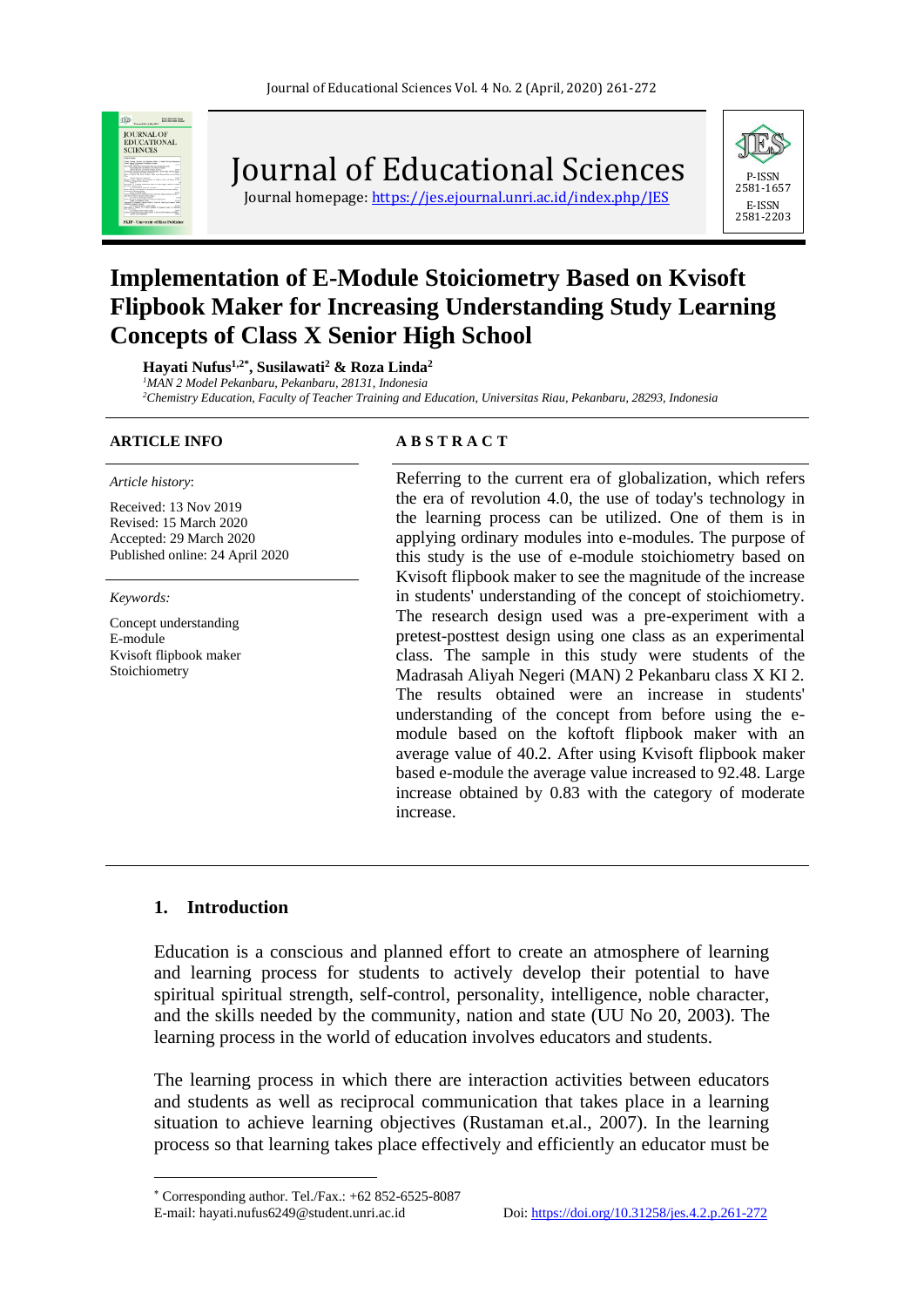good at determining teaching materials in accordance with the demands and developments of the times. As now the era of globalization has referred to the industrial era 4.0. One of the principles of the industrial era 4.0 is the integration of machines, workflows and systems, by implementing intelligent networks along the chain and the production process to control each other independently (Lifter et.al., 2013), so we need a suitable teaching material with the industrial era 4.0. Therefore, teaching materials must be made interesting and can be applied into technology to fit the industrial era 4.0, and students interested in reading by reading readily learners can understand the concepts being learned. For that we need an innovative teaching material in accordance with the industrial era 4.0 such as an electronic module (E-module).

E-module is a technology-based teaching material, seeing the current era of globalization, there are no students who do not have a gadget. E-modules can be applied into gadgets so that e-modules are innovative teaching materials that teachers can use in the learning process and can be used by students outside of learning. The advantage of e-modules compared to print modules is that they are interactive, which makes it easy to navigate, allows displaying or loading images, audio, video and animation and are equipped with formative tests or quizzes that allow automatic feedback immediately. In addition e-modules are in accordance with the demands of the times and are environmentally friendly (Suarsana et. al., 2013). This research is an application of a k-based e-module flipbook maker that has been developed.

Kvisoft Flipbook Maker Pro 3.6.10 application is an application for making ebooks, e-modules, e-paper and e-magazines. Not only in the form of text, with Kvisoft Flipbook Maker can insert pictures, graphics, sound, links and videos on worksheets. Characteristics of Kvisoft Flipbook Maker is that this multimedia device besides being able to insert files in the form of pdfs, images, videos and animations Kvisoft Flipbook Maker also has a template design and features such as background, control buttons, navigation bar, hyperlink and back sound. So that the flip book maker is made more interesting. (Hidayatullah et.al., 2016).

The material on the e-module based on the Kvisoft flipbook maker that has been developed is stoichiometry. Calculations on stoichiometry are related to chemical reactions. In everyday life, many well-known various types of substances used. For example, sugar uses a unit of mass (kg), and oil is the unit in liters (L). Likewise, the substances involved in chemical reactions use units of moles to make it easier to determine the number of particles. This must be understood by students, that in learning stoichiometry not only memorizing formulas, but students must know the meaning of what they are learning, therefore teachers can use teaching materials in the form of e-modules so that students can understand the concept of subject matter. Understanding concepts is the competence shown by students in understanding concepts and in performing procedures (algorithms) that are flexible, accurate, efficient and precise.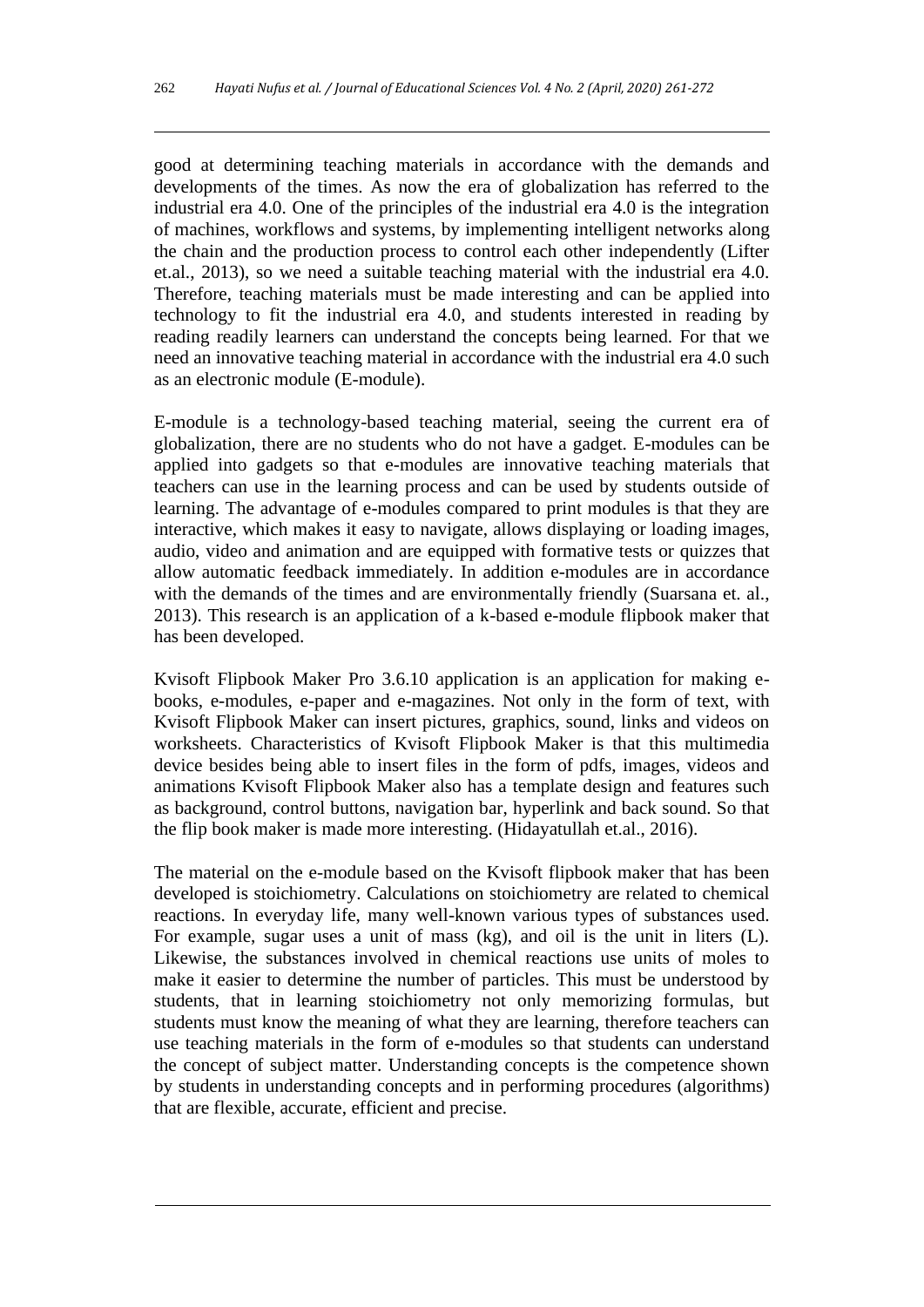Understanding the concept is a very important aspect in learning, because by understanding the concept of students can develop their abilities in each subject matter. In addition, understanding the concept is necessary for students so that in learning chemical materials they do not experience misconceptions. Because chemical materials are abstract so most students do not understand the concept. The indicators of concept understanding include the following indicators of students who understand a concept according to the National Education Standards Agency (Depdiknas, 2006) in the classroom assessment model, restate a concept, classify objects according to certain properties according to the concept, give examples and non-examples of the concept, presents concepts in various forms of mathematical representation, develops the necessary or sufficient conditions of a concept, uses, utilizes, and selects certain procedures and applies the concept or algorithm of problem solving.

The results of research by Haris et. al. (2016), the development of chemical emodules on electrolyte and non-electrolyte material are (1) E-modules of development results are declared to be very feasible to use based on the results of validation. (2). The use of e-modules can improve students' critical thinking skills. (3) Based on a limited trial of the results of the questionnaire responses of teachers and students the e-module developed received positive responses. Furthermore, the results of Dwi et al. (2014) showed that the application of the module-assisted inquiry model proved to be effective in enhancing students' understanding of concepts and generic science skills. Therefore, researchers are interested in using e-modules based on Kvisoft Flipbook Maker on stoichiometry material that is expected to improve students' understanding of concepts.

Based on the results of researchers 'interviews with MAN 2 Pekanbaru teachers, the understanding of students' concepts is still lacking, especially on stoichiometry material. The teacher also states that in the learning process the teacher only uses printed books as teaching materials. Then based on students' statements when the teacher learning process only uses printed books as teaching material in the learning process. In addition to the results of the distribution of questionnaires to students, there are 60% of students answering that stoichiometric material is difficult to understand. This is because students do not understand the concept.

In accordance with research conducted by Miftahul et al. (2019), Muhammad et al. (2018), and Yenita et al. (2017), regarding the development of ICT-based media obtained by valid media so that it can be effective and appropriate for use in the learning process. Therefore, researchers use the e-module based on Kvisoft flipbook maker on stoichiometry material that has been valid and can be used for the learning process that is expected to be able to support increased understanding of students' concepts. Based on the description the researcher is interested in implementing the e-module that has been developed in the kostoft flipbook maker stoichiomery material to be able to give an increase in understanding the concept of students.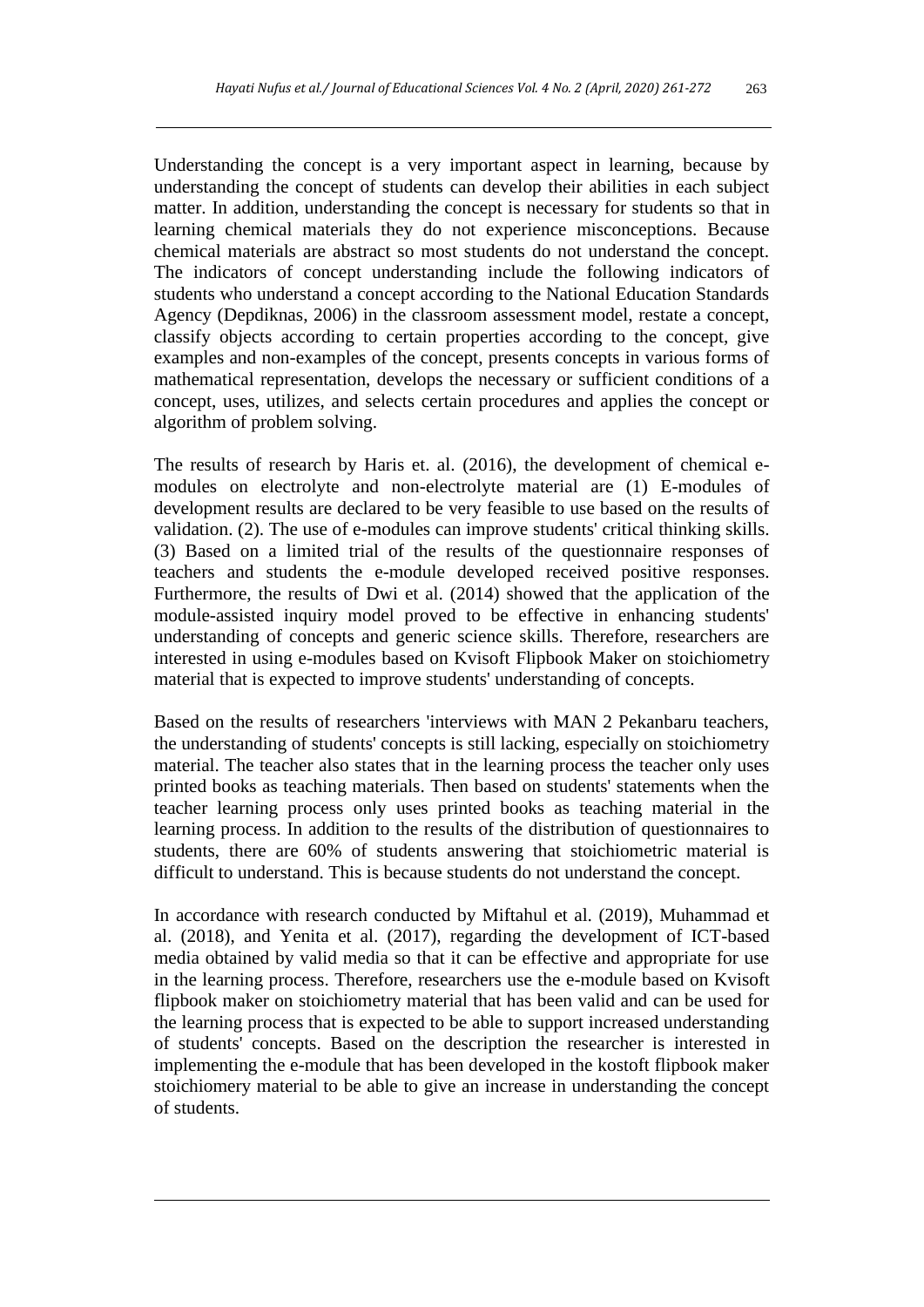## **2. Methodology**

This research used a quantitative approach with pre-post experimental design. This design used one experimental class. The research design can be seen in table 1 (Sugiyono, 2011). This research was conducted in December to mid-May 2019. The research site was conducted in MAN 2 MODEL Pekanbaru.

|               | ັ                |                 |
|---------------|------------------|-----------------|
| <b>Sampel</b> | <b>Treatment</b> | <b>Posttest</b> |
| l Class       |                  |                 |

Table 1. Research Design

The subjects of this study were students of class X MAN 2 Pekanbaru in the academic year 2018/2019. The research sample was class X KI, while the object in this study was the understanding of students' concepts in chemistry subject matter stoichiometry.

Samples were taken by purposive sample technique. Data collection was taken by the method of documentation, interviews, teacher response questionnaires, student questionnaire responses and test questions for understanding concepts. The data analysis technique was performed data analysis of the results of the pretest-posttest. Before the pretest-posttest test instrument, the concept understanding questions are validated first. Validation about understanding concepts is done in content with expert lecturers, as validators. Criteria for evaluating categories of questions about understanding concepts that are valid or invalid can be seen in Table 2 (Asep et.al., 2011).

| <b>Presentase</b> | Category  |
|-------------------|-----------|
| $90 - 100$        | Very Good |
| $70 - 89$         | Good      |
| $50 - 69$         | Enough    |
| $30 - 49$         | Less      |
| $10 - 29$         | Very Less |

Table 2. Valid Categories of Understanding Concepts

The next technique is the analysis of normality from the results of the pretest-posttest using the Kolmogorov Smirnov Test normality test using SPSS 16. Then the t-test hypothesis test analysis is performed using SPSS 16 paired sample t test. With the hypothesis in this study are:

Ho: There is no increase in students' understanding of the concept after using the emodule based on the Kvisoft flipbook maker. Ha: There is an increase in students' understanding of the concept after the use of the e-module based on the koftoft flipbook maker.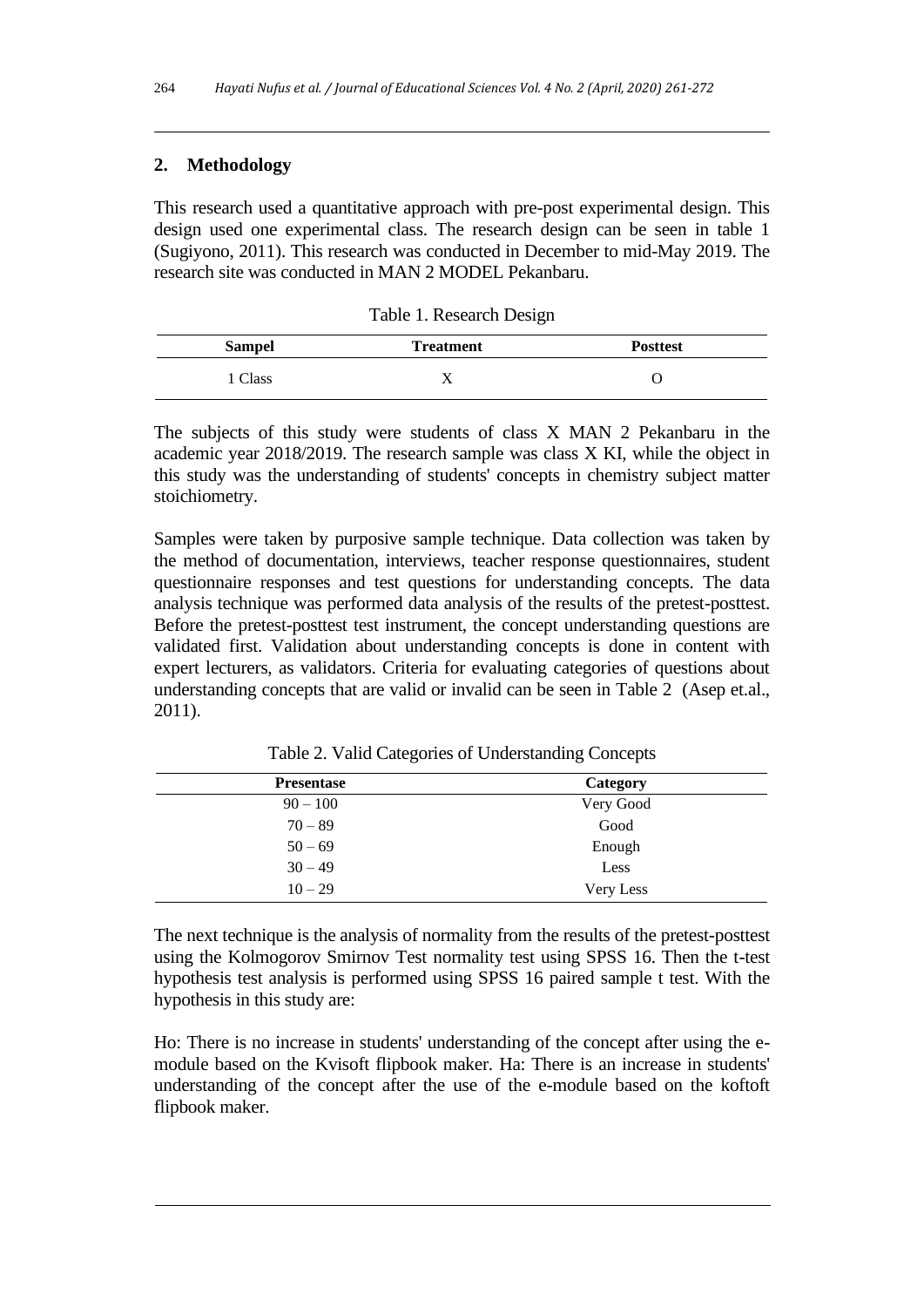Decision making of the t test is by the right party test, that is if t arithmetic is greater than t table then the hypothesis H0 is rejected and Ha is accepted. To find out the magnitude of the increase obtained N-Gain is used with the formula:

$$
NGain = \frac{Skor\,postest - Skor\,Pretest}{Skor\,maksimum - skor\,pretes}
$$

The upgrade categories can be seen in Table 3 (Hake, 1999).

| Nilai N-Gain          | Category |
|-----------------------|----------|
| $N-Gain > 7$          | High     |
| $0.3 < N$ -Gain > 0.7 | Mid      |
| $N-Gain < 0.3$        | Low      |

Table 3. N-Gain Category

#### **3. Results and Discussion**

Before implementing e-modules, researchers have developed a k-based e-module flipbook maker on stoichiometry material. The results obtained from the development of the e-module based on Kvisoft flipbook maker are e-modules that are valid and suitable for use in the learning process. The initial look / e-module cover of a valid Kvisoft flipbook maker can be seen in Figure 1.



Figure 1. Initial Appearance of the Kvisoft Flipbook Maker-Based E-Module on Stoichiometry Material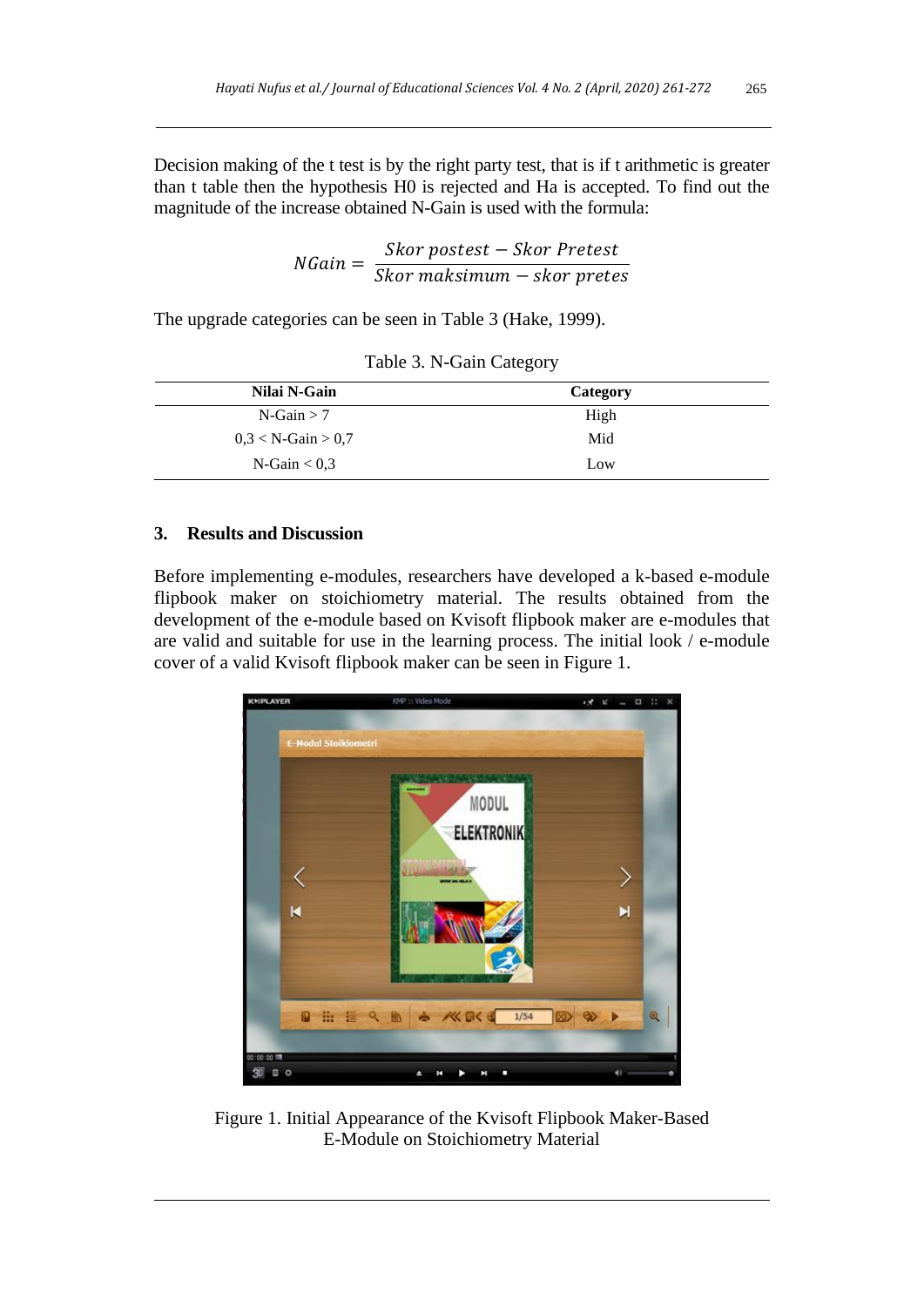Furthermore, researchers conducted large-scale trials of e-modules that have been developed to test the practicality and attractiveness of e-modules that have been developed. Large-scale tests conducted at MAN 2 Pekanbaru. For practicality emodule tests using teacher response questionnaires and for attractiveness tests use student response questionnaires. The results obtained are that the e-module based on Kvisoft flipbook maker on stoichiometry material that is developed is practical and interesting. This is in accordance with the statement of Tuyuzsuz (2010), regarding the learning process using ICT-based media that in the media can contain interesting animations that will facilitate students in the learning process. The e-module development matrix with concept understanding indicators can be seen in Table 4.

| N <sub>0</sub> | <b>Indicator</b>                                                 | <b>Learning Activities (Page)</b> |              |          |    |    |           |  |
|----------------|------------------------------------------------------------------|-----------------------------------|--------------|----------|----|----|-----------|--|
|                |                                                                  |                                   | $\mathbf{2}$ | 3        | 4  | 5  | 6         |  |
| 1              | Restate a concept                                                | 3, 4                              | 16           |          | 31 | 34 | 38,<br>39 |  |
| $\mathcal{L}$  | Give examples and non-examples<br>of a concept                   | 1, 3,<br>4.8                      | 15           | 22       |    |    |           |  |
| 3              | Present concepts in various<br>mathematical representative forms |                                   | 19           | 23<br>24 |    |    | 40        |  |
| 4              | Apply the concept to problem<br>solving                          |                                   | 21           |          |    |    | 40        |  |
| 5              | Developing the necessary                                         | 8                                 | 17,          |          |    |    | 38        |  |
|                | conditions and requirements is quite<br>a concept                |                                   | 18           |          |    |    | 39        |  |
| 6              | Classify objects according to certain                            |                                   | 17,          | 22       |    |    |           |  |
|                | properties                                                       |                                   | 18           |          |    |    |           |  |
| 7              | Using utilizing and selecting                                    |                                   |              | 26       |    |    |           |  |
|                | specific procedures or operations                                |                                   |              |          |    |    |           |  |

Table 4. Matrix between e-modules and Concept Understanding Learners

The implementation of indicators 1, 2 and 3 in the e-module can be seen in every question of the exercises at the end of the learning activity. Where there are some questions that ask students to restate a concept that has been learned. As well as each exercise the questions and sample questions used in the e-module are adjusted to the concept understanding indicator.

The implementation of indicators 4,5,6 and 7 in the e-module can be seen in several questions' activities 3, 4, and 5 which can be seen in table 4, where some of the questions available are questions with a level of complexity between mathematical concepts and formulas contained in stoichiometry. Thus, students can implement their understanding by being able to show the workmanship procedures. Ministry of National Education, explains that ICT-based teaching materials must pay attention to the level of interaction of instructional materials that are prepared. Organizing teaching materials must reflect aspects seen from:

a) Complexity, the material must be developed from simple to complex both in developing concepts and supporting examples.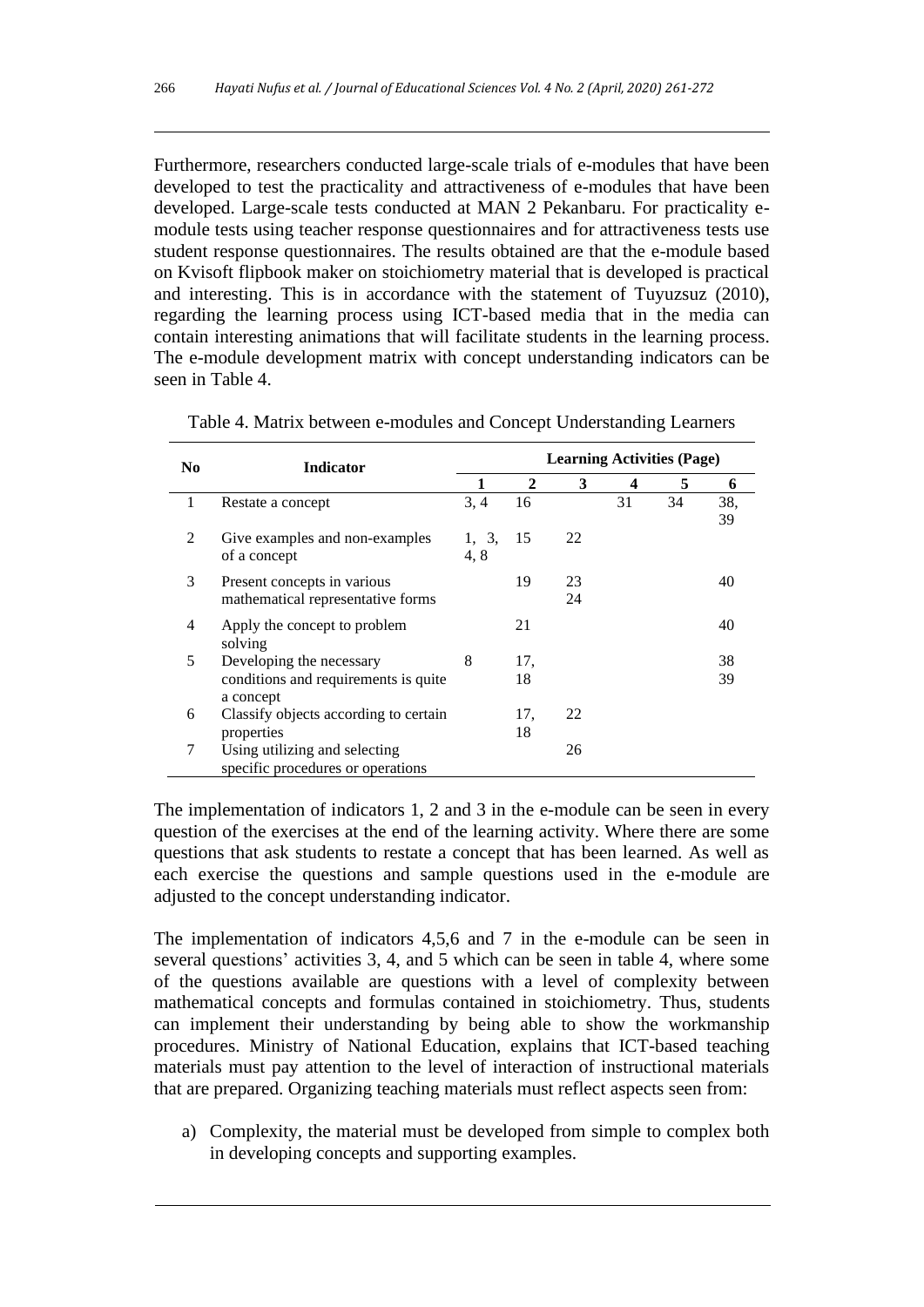- b) Urgency, core material must be developed first than development material.
- c) Material wrangling must provide a coherent understanding of the concept understanding. Preparation of material does not make it difficult for students to understand the relationship between concepts and difficult to map in mind.

The data obtained at the time of implementing e-module based on Kvisoft flipbook maker in this study were validity data about understanding concepts and hypothesis testing data. The results of the validity data about understanding the concept can be seen in Table 5.

| <b>Indicator</b>                                                           |                | <b>Question No</b> | Average | <b>Information</b> |  |
|----------------------------------------------------------------------------|----------------|--------------------|---------|--------------------|--|
| Concept                                                                    | Question       |                    |         |                    |  |
| Understanding                                                              |                |                    |         |                    |  |
| Restate a concept.                                                         | $\mathbf 1$    | 1,2                | 87,25   | Good               |  |
|                                                                            | 2              | 3,4,5              | 81,25   | Good               |  |
| Give examples<br>and non-examples<br>of a concept.                         | 3              | 6                  | 81,25   | Good               |  |
| Present concepts<br>in various<br>mathematical<br>representative<br>forms. | $\overline{4}$ | $\overline{7}$     | 87,25   | Good               |  |
| Apply the concept<br>to problem<br>solving.                                | 5              | $\,8\,$            | 85,93   | Good               |  |
| Developing the                                                             | 6              | 9                  | 80,46   | Good               |  |
| necessary                                                                  | 7              | 10                 | 80,46   | Good               |  |
| conditions and<br>requirements is<br>quite a concept.                      | 8              | 11                 | 80,46   | Good               |  |
| Classify objects<br>according to<br>certain properties.                    | 9              | 12                 | 89,58   | Good               |  |
| Using utilizing                                                            | 10             | 13                 | 85,95   | Good               |  |
| and selecting<br>specific<br>procedures or<br>operations.                  | 11             | 14                 | 85,95   | Good               |  |

Table 5. Results of Validation Questions About Understanding Concepts

Before the concept understanding questions are validated, the number of questions is 18, after validating valid questions and can be used as many as 14 questions. This is in accordance with the suggestions given by the validator, so that the questions used for the pretest-posttest are 14 questions. Four invalid questions were deemed incompatible with indicators of concept understanding, so researchers only used 14 valid questions according to indicators of concept understanding.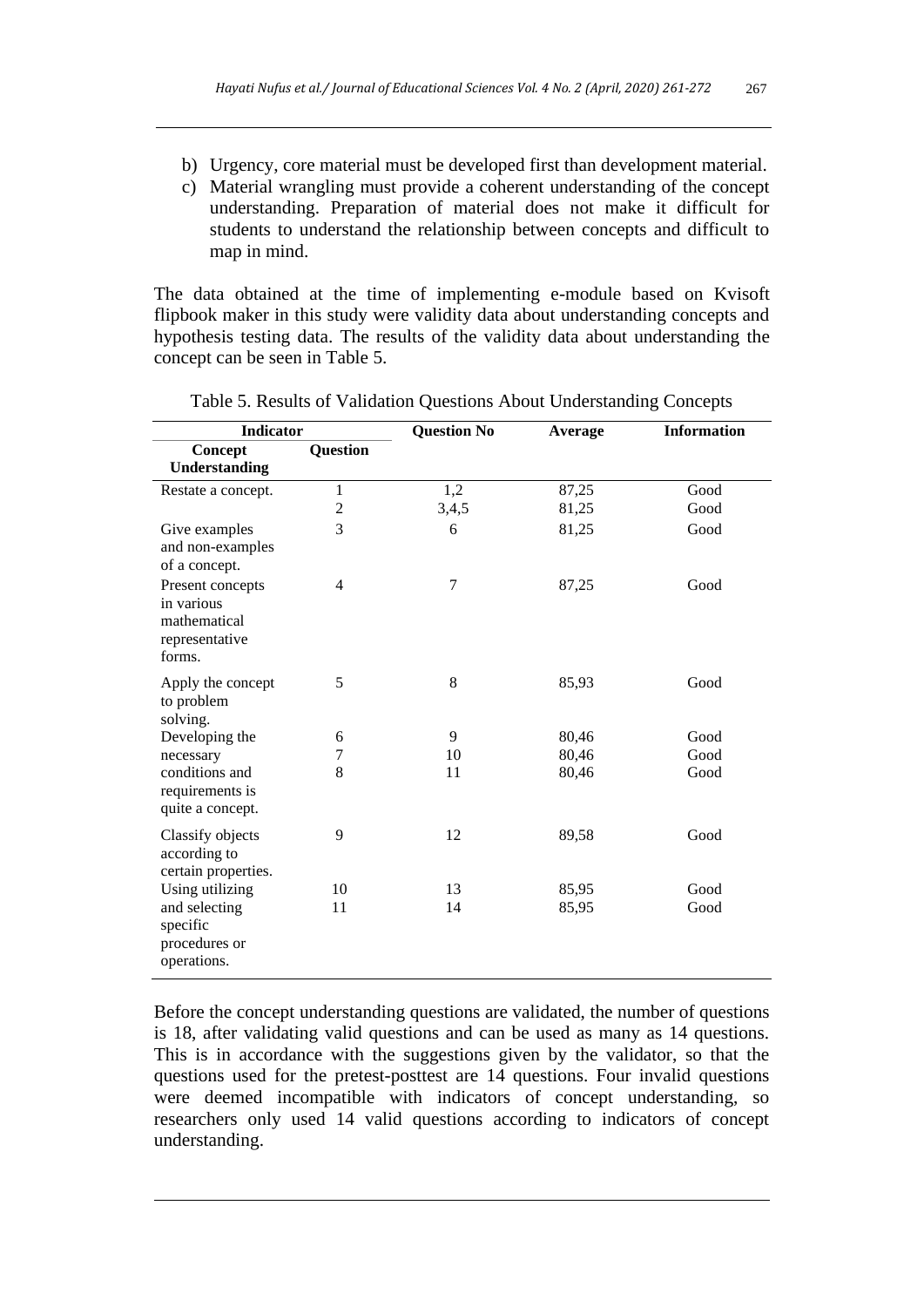Concept understanding data obtained in this study are in the form of pretest, posttest and student worksheet (LKPD) results in one experimental class, the implementation stage took place six times. Pretest is done at the beginning of the meeting before students use the e-module as teaching material. Furthermore, the final data is the posttest data given to students at the end of the lesson after following the learning process using e-modules for 6 meetings. Pretest and posttest results of students can be seen in Tables 2 and 3. While the average results of student workload LKPD each meeting can be seen in Figure 2.

| <b>Interval Class</b> |        | Middle value $(X)$ | FX  |  |
|-----------------------|--------|--------------------|-----|--|
| $34 - 36$             | n      | 35                 | 210 |  |
| $37 - 39$             |        | 38                 | 114 |  |
| $40 - 42$             |        | 41                 | 246 |  |
| $43 - 45$             |        | 42                 | 294 |  |
| $46 - 48$             |        | 47                 | 141 |  |
| 49                    |        |                    |     |  |
|                       | $N=25$ |                    |     |  |

Table 6. List of Pretest Value Understanding Concepts





| <b>Interval Class</b> | Frequency(F) | Middle value $(X)$ | FX    |
|-----------------------|--------------|--------------------|-------|
| $78 - 80$             |              | 79                 | 79    |
| $81 - 83$             |              | 82                 | 82    |
| $84 - 86$             | 3            | 85                 | 255   |
| $87 - 89$             | 11           | 88                 | 968   |
| $90 - 92$             | 4            | 91                 | 364   |
| $93 - 95$             | 6            | 94                 | 564   |
|                       |              |                    | 92,48 |

Table 7. List of Postest Understanding Value Concepts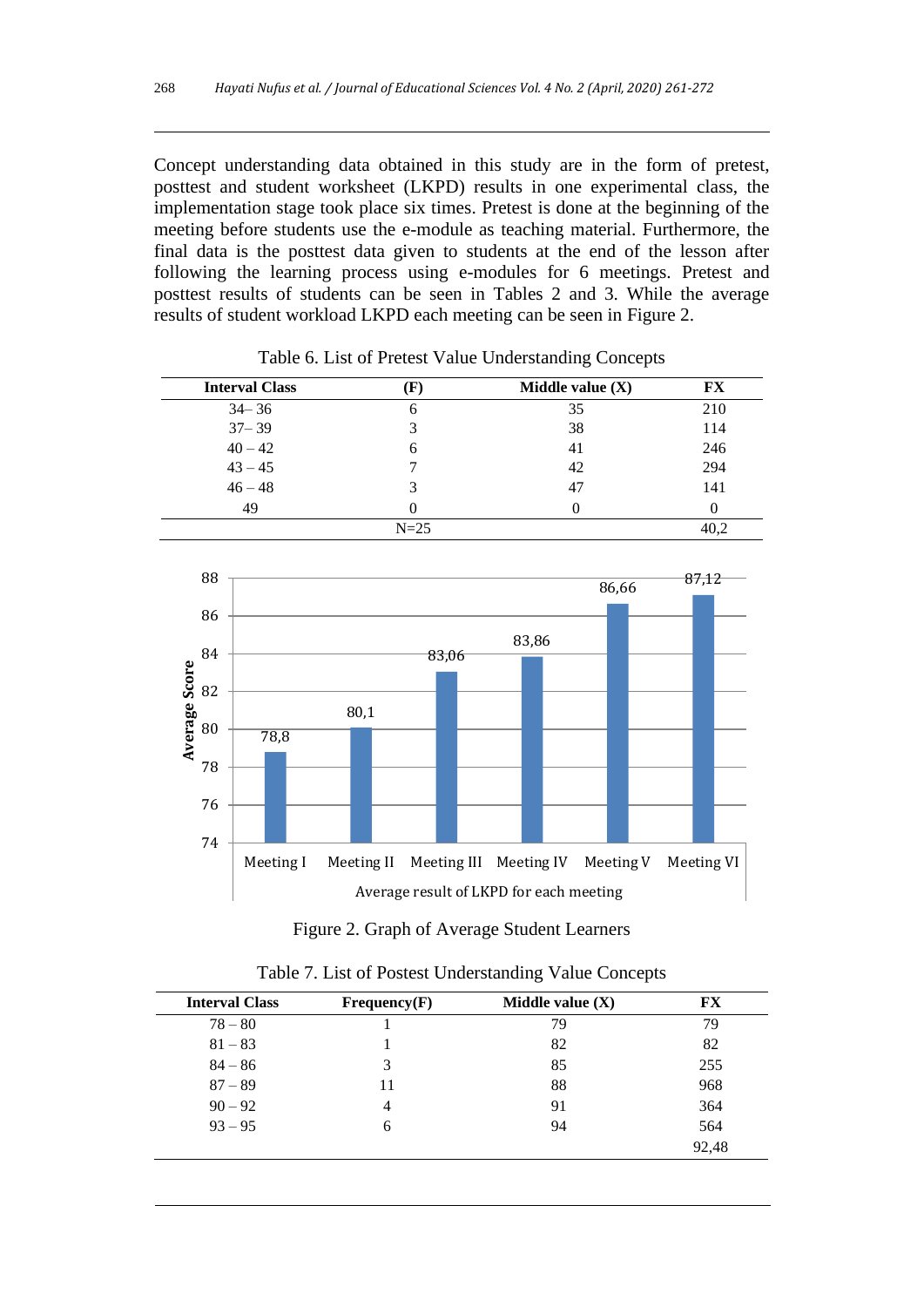Table 7 shows the average pretest results obtained that the students' concept understanding ability is still very low. It can be seen that from 25 students who have very low concept comprehension abilities, there are 9 students and 11 students included in the category of low concept comprehension abilities. Therefore, the use of e-module based Kvisoft flipbook maker is expected to provide increased understanding of the concept to students. This can be seen when giving LKPD, from the average value of LKPD learners, it can be seen that each meeting the average LKPD value of students has increased and not decreased or remained. This shows that there has been an increase in students' understanding of the concept after using the e-module based on the flipbook maker website on stoichiometry material. Furthermore, the latest data obtained is the posttest data which shows an average figure of 92.48, this shows the average value above the threshold value (KKM). With the high average of students, it can be said that students have a high understanding of concepts. Seen in table 7 of 25 students in which only one student falls into the category of understanding enough concepts meaning that only 4% of students have sufficient ability to understand concepts, the rest belong to the category of high concept understanding. This means that there is an increase in students' understanding of the concept after the use of emodules based on Kvisoft flipbook maker pad stoichiometric material.

This is reinforced by the hypothesis test conducted by researchers. Pretest and posttest data obtained were tested hypotheses using SPSS. Before the pretest data and the hypothesis test are tested, the prerequisite test is done, namely the normality test. The normality test results on the pretest-posttest data can be seen in table 8:

|                                 |                | Before Using the E-<br>Module | After Using the<br>E-Module |
|---------------------------------|----------------|-------------------------------|-----------------------------|
|                                 |                |                               |                             |
| N                               |                | 25                            | 25                          |
| Normal Parameters <sup>a</sup>  | Mean           | 40.67                         | 89.97                       |
|                                 | Std. Deviation | 4.073                         | 4.170                       |
| <b>Most Extreme Differences</b> | Absolute       | 0.143                         | 0.193                       |
|                                 | Positive       | 0.143                         | 0.097                       |
|                                 | Negative       | $-0.123$                      | $-0.193$                    |
| Kolmogorov-Smirnov Z            |                | 0.716                         | 0.963                       |
| Asymp. Sig. (2-tailed)          |                | 0.685                         | 0.311                       |
| Test distribution is Normal.    |                |                               |                             |

Table 8. One-Sample Normality Test Results Kolmogorov-Smirnov Test

The information that can be obtained from Table 8 is data before and after using the e-module, data obtained are normally distributed at a significant level of 0.05. The sigCalculate values are 0.685 and 0.311, respectively. This means that both data have sigcal  $\delta$ . So, the data is normally distributed. So that the parametric statistical hypothesis test can be performed, namely paired sample t test. Hypothesis test results obtained can be seen in Table 9.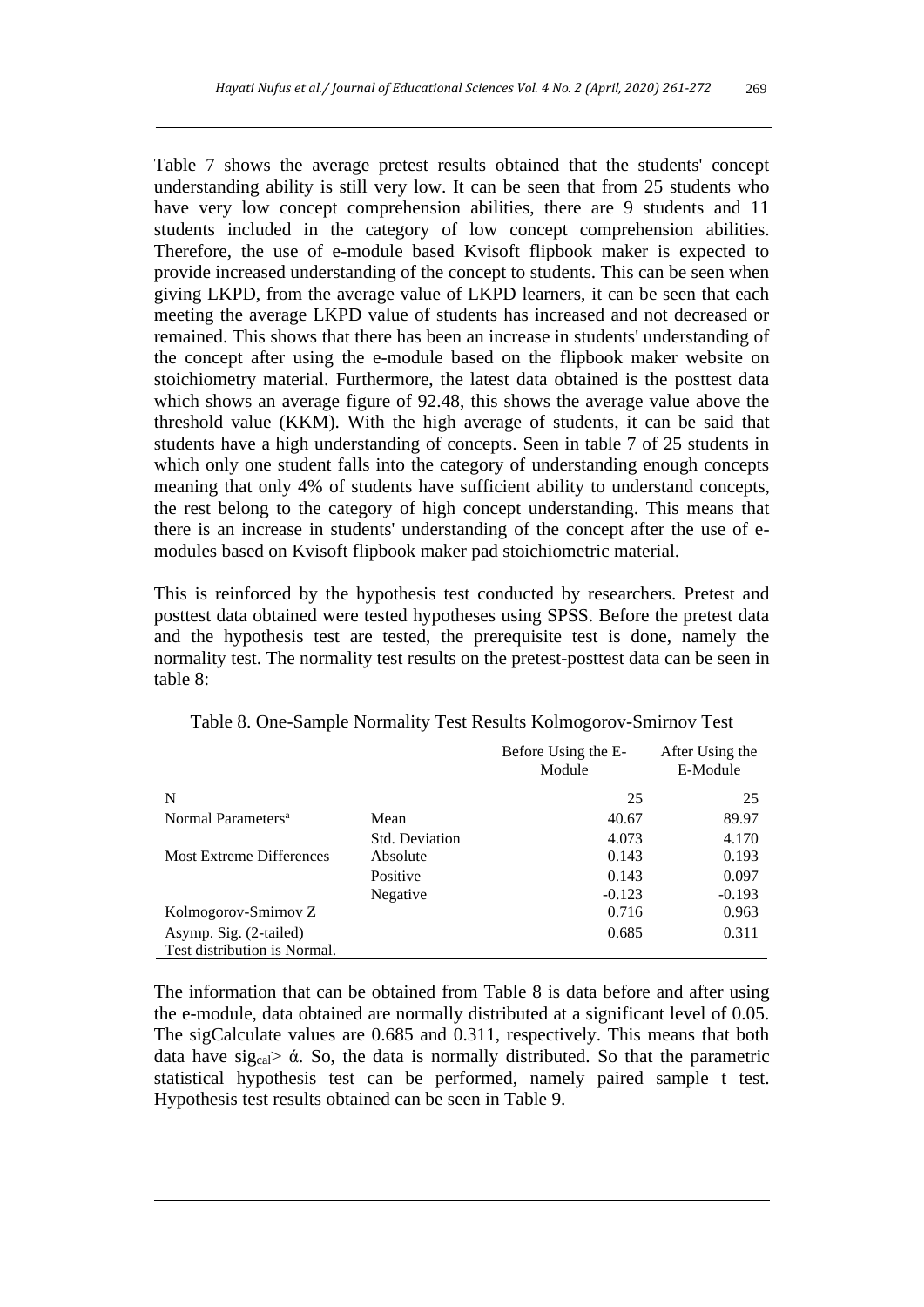| <b>Paired Differences</b> |                                                                                                    |             |             |        |                  |          |    |         |
|---------------------------|----------------------------------------------------------------------------------------------------|-------------|-------------|--------|------------------|----------|----|---------|
|                           | 95% Confidence<br>Interval of the<br>Std.<br>Std.<br><b>Difference</b><br><b>Deviatio</b><br>Error |             |             |        | Sig.(2)          |          |    |         |
|                           | <b>Mean</b>                                                                                        | $\mathbf n$ | <b>Mean</b> | Lower  | <b>Upper</b>     | Т        | Df | tailed) |
| Pretest-<br>postest       | $-49.295$                                                                                          | 6.314       | 1.263       | 51.904 | -<br>46.168<br>9 | $-39.03$ | 24 | 0.000   |

| Table 9. T Test Results for Students' Understanding of Concepts Before and After |                      |  |  |
|----------------------------------------------------------------------------------|----------------------|--|--|
|                                                                                  | the Use of E-Modules |  |  |

The information obtained in table 9 is the sig  $(2 \text{ tailed})$  value of  $0,000 < 0.05$ meaning H0 is rejected. This is reinforced by the value of t arithmetic> t table that is 39,038> 2,064, which means that H0 is rejected with the Ha hypothesis accepted. The amount of improvement obtained is seen by using the N-Gain test which is equal to 0.83 meaning an increase in the medium category.

This is because e-modules developed by researchers are designed according to the mindset of students, not monotonous which only contains discourses that can cause boredom when read but which are developed concise dense and clear directly to the core subject, besides that e-modules are interactive multimedia that has been equipped with animated videos that help students in understanding the sabistak material psychoometrics can be animated and explained through videos that are stored on the e-module based on the koftoft flipbook maker, so as to make a major contribution to facilitate students in understanding concepts in stoichiometry material. Similar to Pamungkas et. al. (2016), which reports that the use of interactive multimedia can improve understanding of the concepts of the properties of space. In addition, the research conducted by Ardiyana et al, (2018), reports that the use of e-modules can provide an improvement in understanding students' concepts.

## **4. Conclusion**

Based on the results of the study it can be concluded that the implementation of the e-module based on Kvisoft flipbook maker on stoichiometric material class X Madrasa Aliyah Negeri 2 Pekanbaru in the academic year 2018/2019 was carried out according to the purpose of the study. This can be seen from the achievement of learning targets, namely the implementation of a good e-module based on the koftoft flipbook maker based on stoichiometry material. There is an effective interaction between teachers and students through the use of a Kvisoft flipbook maker-based e-module in the learning process, which causes the implementation of learning time using a Kvisoft flipbook maker e-module based on stoichiometry material takes place according to the specified target. The existence of the syntax of learning that encourages students to develop the ability to understand concepts during the learning process takes place, so that students have a high ability to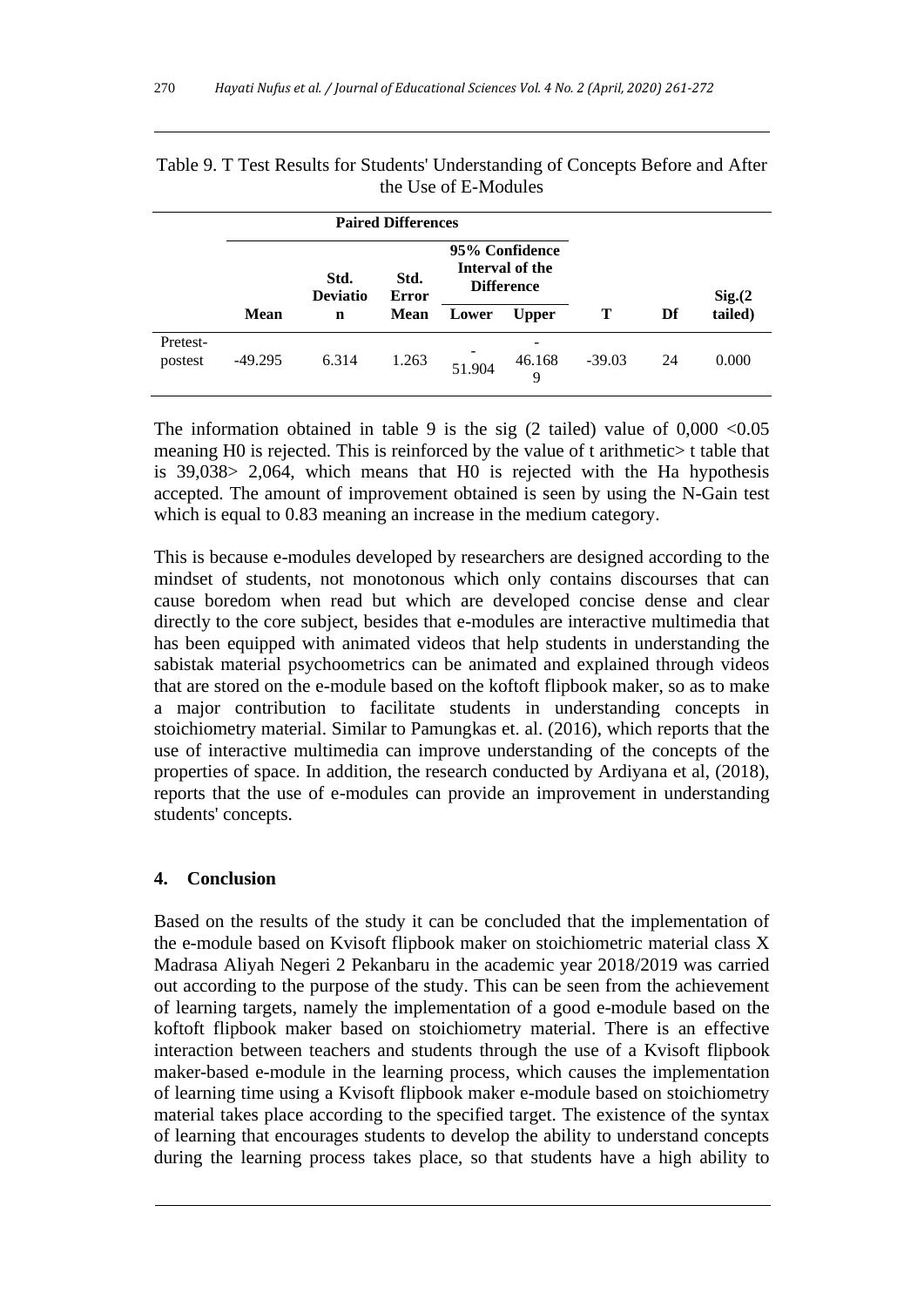understand concepts after the learning process using e-modules based on the Kvisoft flipbook maker on stoichiometry material. This is seen from the achievement of learning targets of students that have a high concept comprehension ability after learning to use e-modules based on the Kvisoft flipbook maker.

#### **References**

- Ardiyana, P., Sri, S, S., & Nanik, W. (2018). Contribution Of Assisted Inquiry Model Of E-Module To Students Science Process Skill. *Journal of Innovative Science Education, 7(1),* 62-68.
- Asep, J., & Abdul, H.(2011). *Evaluasi Pembelajran*. Yogyakarta: Multi pressindo.
- Depdiknas. (2006). *Pedoman Pmilihan Dan Menyusun Bhana Ajar*. Direktorat Sekolah Menengah Pertama: Departeremen Pendidikan Nasional.
- Dwi, S., Woro, S., & Saptorini. (2014). Efektifitas Model Inkuiri Berbasis Modul dala Meningkatkan Pemahaman Konsep dan Keterampilan Generik Sains. *Jurnal Inovasi Pendidikan, 8(2),* 1340-1350.
- Hake, R, R. (1999). *Analyzing Change/Gain Scores, AREA-D American Education Research Association's Devision.D, Measurement and Reasearch Methodology*, USA
- Haris, Z., Latifah, H., & Muhamad, N. (2016). Pengembangan E-Module Kimia SMA Pada Materi Larutan Elektrolit dan Non Elektrolit, Universitas Syiah Kuala Aceh. *Jurnal Ilmiah Pendidikan Kimia*, *1(3),* 9-16.
- Hidayatullah, M, S., & Rakhmawati, L. (2016). Pengembangan Media Pembelajaran Berbasis Flipbook Maker Pada Mata Pelajaran Elektronika Dasar Di SMK N 1 Sampang. *Jurnal Pendidikan Teknik Elektro*, *5(1),*83-88*.*
- Lifter, M., & Tschiesner, A. (2013). *The Internet of Things and the Future of Manufacturing*, McKinsey & Company: -.
- Miftahul, J., Jimmi, C., & Rasmiwetti, R. (2019). [Development of Interactive](https://doaj.org/article/1e94b6e56e7a4d84a588582c8f57cd4b)  [Learning Media using Autoplay Media Studio 8 for Colloidal Chemistry](https://doaj.org/article/1e94b6e56e7a4d84a588582c8f57cd4b)  [Material.](https://doaj.org/article/1e94b6e56e7a4d84a588582c8f57cd4b) *[Journal of Educational Sciences](https://doaj.org/toc/2581-1657)*, *3(1),* 132-144.
- Muhammad, N., Rizo B, P., & Riwayani, R. (2018). Design and Development of Physics Learning Media of Three Dimensional Animation Using Blender Applications on Atomic Core Material. *Journal of Educational Sciences*, *2(2),* 23-32.
- Pamungkas, A, R., Kuwadi., Siti I., & Siti, K. (2016). Penggunaan Multimedia Interaktif Untuk Meningkatkan Pemahaman Konsep Sifat-Sifat Bangun Ruang Pada Pembelaajran Matematikan. *Jurnal Didaktika Dwija Indria, 4(6),*
- Rustaman, A., & Wulan, A, R. (2007). *Strategi Pembelajaran Biologi*. Bandung: Universitas Terbuka.
- Suarsana, I, M., & Mahayukti, G, A. (2013). Pengembangan E-Modul Berorientasi Pemecahan Masalah Untuk Meningkatkan Keterampilan Berpikir Kritis Mahasiswa*. Jurnal Pendidikan Indonesia*, *2(2)*, 264-275.
- Sugiyono. (2011). *Statistik untuk Penelitian*. Bandung: Alfabeta.